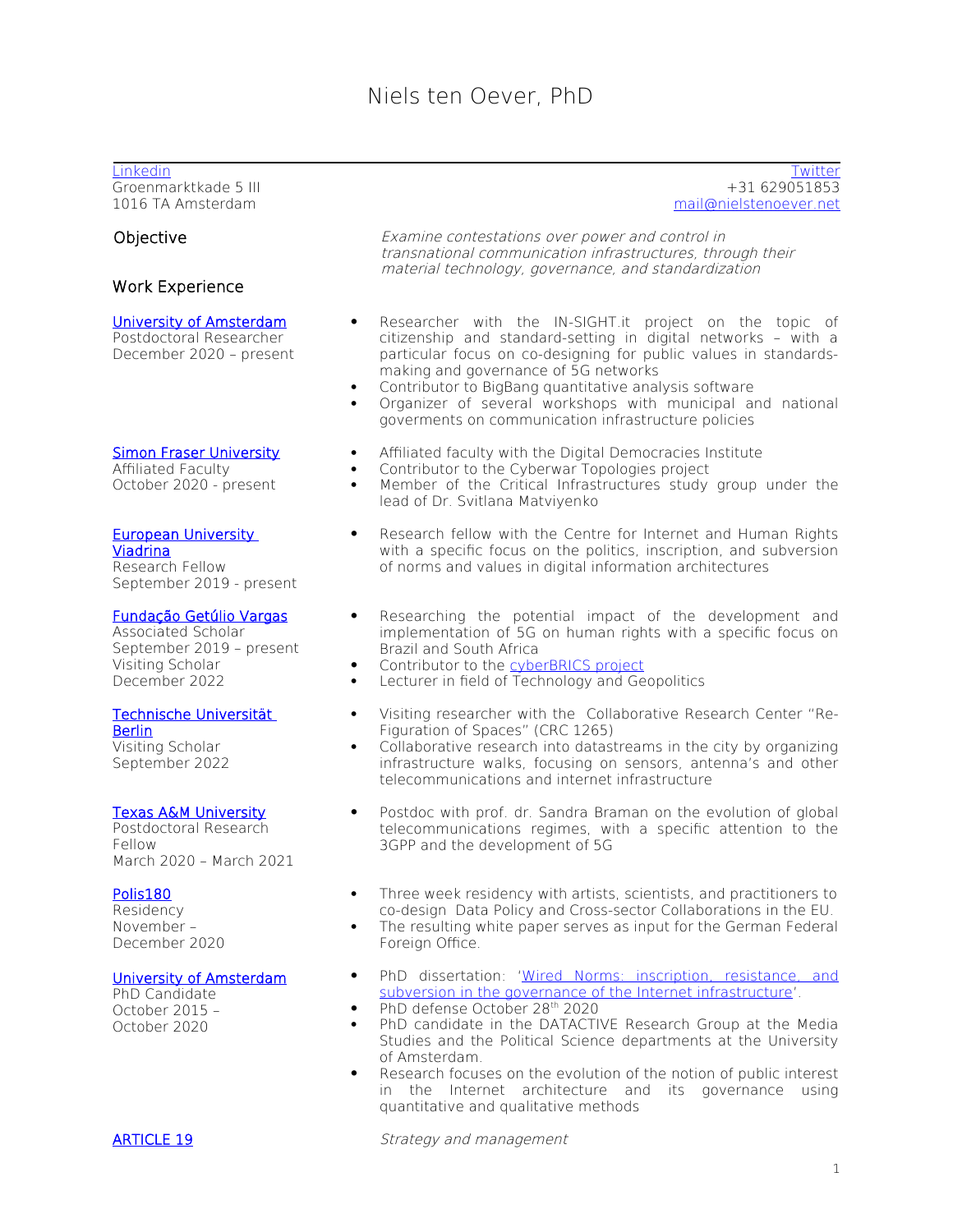Head of Digital January 2014 – January 2018

- Defining and implementing a global digital strategy
- Designing, fundraising, and managing Global Digital Team consisting of six professionals around the world
- Supporting and liaising with ARTICLE19s eight global offices on digital issues

Internet governance

- Co-chairing Cross Community Working Group on Enhancing<br>ICANNs Accountability Work Stream Two Human Rights Work Stream Two Human Rights Subaroup
- Co-chairing Research Group on [Human Rights Protocol](https://irtf.org/hrpc) [Considerations](https://irtf.org/hrpc) in the Internet Research Taskforce
- Chairing Cross Community Working Party on [ICANNs Corporate](http://icannhumanrights.net/) and Social Responsibility to Respect Human Rights
- Member of the General Principles Committee for the [IEEE Global](https://standards.ieee.org/industry-connections/ec/autonomous-systems.html) [Initiative on Ethics of Autonomous and Intelligent Systems](https://standards.ieee.org/industry-connections/ec/autonomous-systems.html)
- **Participant in Cross Community Working Group on Enhancing** ICANN's Accountability - Work Stream One
- Representing ARTICLE 19 and heading its contributions to NETmundial, Internet Governance Forum, ICANN, IETF and the ITU
- Co-developing Internet Legislation Atlas
- Representing ARTICLE 19 in the Web We Want advisory board and the ICANN Non-Commercial User Constituency
- Co-authoring ARTICLE 19 [Response to UN Special Rapporteur's](https://www.article19.org/data/files/medialibrary/37862/A19-Response-to-UN-Special-Rapporteur-Anonymity-and-Encryption--Final.pdf) [Call for Comments on Encryption and Anonymity Online](https://www.article19.org/data/files/medialibrary/37862/A19-Response-to-UN-Special-Rapporteur-Anonymity-and-Encryption--Final.pdf)
- Co-authoring two Internet Governance papers on ICANN Accountability and Transparency

Security and surveillance

- Fundraising and designing digital security upgrade and free software migration for Brazil and Mexico office
- Implementing [censorship measurement project](https://censorship.exposed/) with Brazil, Bangladesh, Kenya and Tunisia office
- Fundraising and implementing World Cup anti-surveillance [project](https://www.protestos.org/) with Brazil office
- Establishing a network organization with eight relevant actors in the 'IT for Human Rights and Development' field
- Managing the implementation of Publeaks an [anonymous](http://www.publeaks.org/) whistleblowing platform for 10+ Dutch media outlets
- Organizing integrated security trainings in digital, physical and psychosocial security in Ethiopia, Bahrain and Russia
- Developing a crowd contribution platform for software supporting the free, open and unfiltered web
- Managing the development of the [Storymaker app](https://www.freepressunlimited.org/en/projects/storymaker-make-your-story-great) for Android
- Overseeing the implementation of the app and training of 600 journalist and citizen reporters in Morocco, Tunisia, Egypt and Iraq. With spin offs in Zimbabwe and Libya
- Envisaging the app, writing the proposal, raising the necessary funds for a five year project
- Developing, fundraising and implementing strategy and projects for Ethiopia, Eritrea and Somalia
- Establishing Somalia office in Hargeisa, Somaliland and network of 15 Somali media outlets
- Training professional and citizen journalists in Ethiopia, Somalia, Eritrea and Afghanistan and Egypt in journalism and digital security
- Migrating Free Press Unlimited from a Windows environment to a Linux environment with improved digital security features
- [Mediaction Foundation](http://radioinethiopia.org/) Establishing Ethiopia's first community radio station in Jimma

# [Internet Protection Lab](http://www.internetprotectionlab.net/en/)

Coordinator November 2012 – October 2013

#### [Free Press Unlimited](https://www.freepressunlimited.org/)

Programme Coordinator MENA & ICT February 2011 - October 2013

#### [Press Now / Free Press](https://www.freepressunlimited.org/)  [Unlimited](https://www.freepressunlimited.org/)

Programme Coordinator Horn of Africa May 2009 - February 2012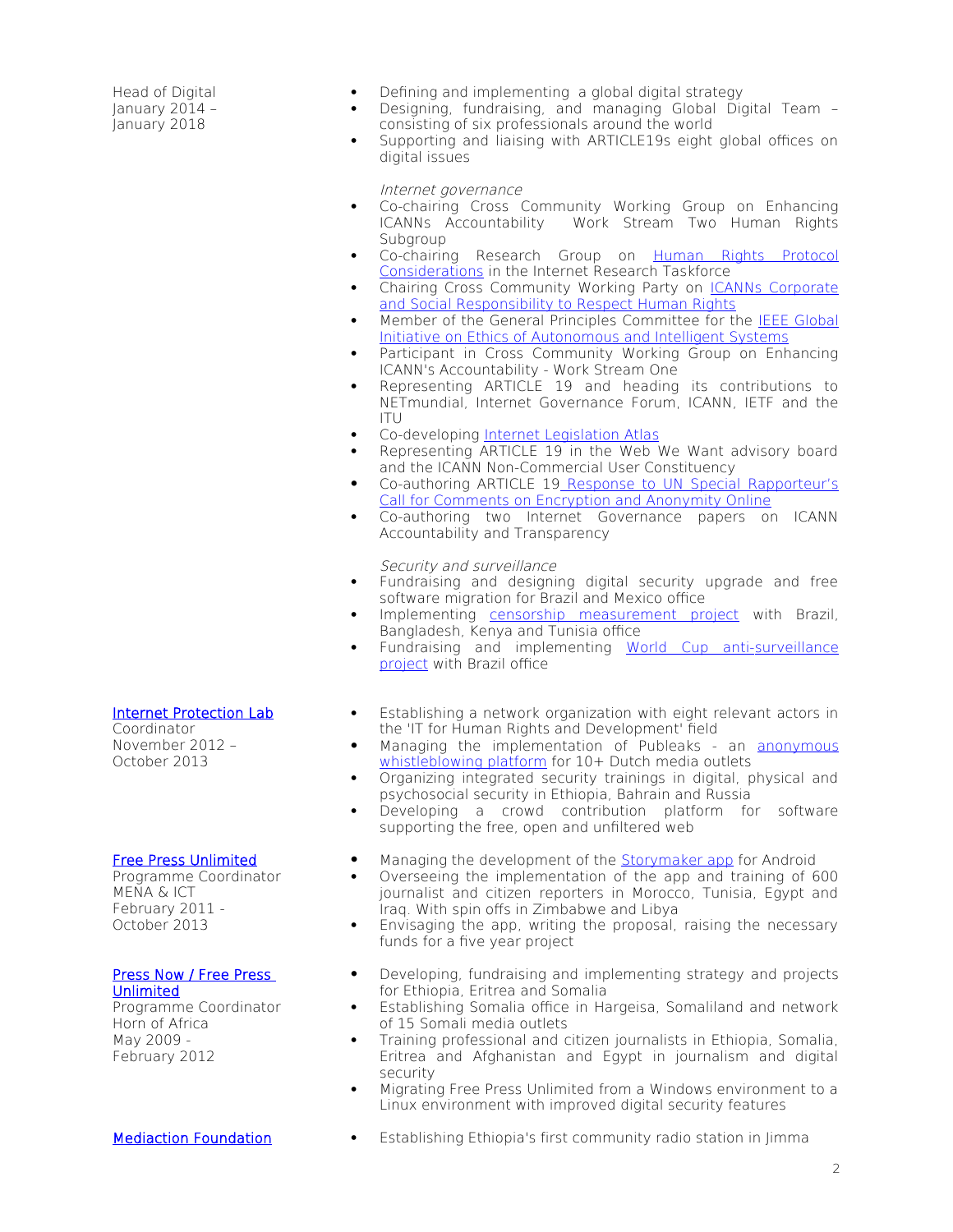| Director<br>May 2007 -<br>April 2009 | Designing community radio guides in Amharic, Afaan Oromo and<br>$\bullet$<br>English<br>Developing a localized Linux envrionment for community radio<br>$\bullet$<br>stations in Ethiopia<br>Training the journalism staff, board of directors, volunteers and<br>$\bullet$<br>technician of the radio station                                                                           |
|--------------------------------------|------------------------------------------------------------------------------------------------------------------------------------------------------------------------------------------------------------------------------------------------------------------------------------------------------------------------------------------------------------------------------------------|
| Education                            |                                                                                                                                                                                                                                                                                                                                                                                          |
| 2004 - 2006<br>2002 - 2004           | Research MA Philosophy - University of Amsterdam (cum laude)<br>BA Philosophy - University of Amsterdam, Humboldt University<br>Berlin                                                                                                                                                                                                                                                   |
| $2001 - 2002$                        | Diploma in journalism - Hogeschool Windesheim in Zwolle<br>$\bullet$                                                                                                                                                                                                                                                                                                                     |
| Courses                              |                                                                                                                                                                                                                                                                                                                                                                                          |
| 2019<br>2019<br>2018<br>2018<br>2011 | Advanced Social Science Theory - University of Amsterdam<br>$\bullet$<br>Research Design Methods - University of Amsterdam<br>$\bullet$<br>Academic Writing - University of Amsterdam<br>$\bullet$<br>Research Methods and Design- University of Amsterdam<br>$\bullet$<br>Hostile Environment Safety Training (including First Aid) - Centre<br>$\bullet$<br>for Safety and Development |
| 2010                                 | Post doctoral course International Relations - Clingendael<br>$\bullet$<br>Diplomatic Institute                                                                                                                                                                                                                                                                                          |
| 2009                                 | Horn of Africa Course - Rift Valley Institute<br>$\bullet$                                                                                                                                                                                                                                                                                                                               |
| Courses taught                       |                                                                                                                                                                                                                                                                                                                                                                                          |
| 2022                                 | Data Futures Lab on Digital Urban Futures, 200-level "intensive"<br>$\bullet$<br>Social Sciences course designed and taught at Amsterdam<br>University College                                                                                                                                                                                                                           |
| 2020                                 | Research Skills Methodology Tutorial, Amsterdam School of<br>$\bullet$<br>Cultural Analysis, University of Amsterdam                                                                                                                                                                                                                                                                     |
| 2016                                 | Networks and Protocols - European Summer School on Internet<br>$\bullet$<br>Governance - Meissen, Germany                                                                                                                                                                                                                                                                                |
| 2016<br>2015                         | Digital Methods Winter School - University of Amsterdam<br>٠<br>European Summer School on Internet Governance - Meissen,<br>$\bullet$<br>Germany                                                                                                                                                                                                                                         |
| 2007 - 2013                          | Introduction to journalism - Egypt, Tunisia, Ethiopia, Somalia,<br>$\bullet$<br>Morocco, Iraq, Afghanistan                                                                                                                                                                                                                                                                               |
| 2012 - 2013                          | Introduction to Digital Security for Human Right Defenders and<br>$\bullet$<br>Journalists - Ethiopia, Netherlands, Somalia,                                                                                                                                                                                                                                                             |
| 2011 - 2013                          | Mobile Content Production & Digital security - Egypt, Tunisia,<br>Ethiopia, Somalia, Morocco, Iraq                                                                                                                                                                                                                                                                                       |
| $2007 - 2011$                        | Radio journalism - Ethiopia, Somalia, Afghanistan<br>$\bullet$                                                                                                                                                                                                                                                                                                                           |
| Software & Hardware                  | BigBang: Python-based tool for statistical, network, and<br>$\bullet$<br>discourse analysis of internet governance communities<br>http://datactive.github.io/bigbang/<br>https://doi.org/10.5281/zenodo.5243261                                                                                                                                                                          |
|                                      | Refugee Hotspot: Raspberry Pi based wireless router providing<br>Internet access, aimed at refugee and migrant populations<br>https://refugeehotspot.net/                                                                                                                                                                                                                                |
|                                      | <b>Ononymous:</b> Gamified interactive digital security tutorial<br>$\bullet$<br>http://game.ononymous.org/                                                                                                                                                                                                                                                                              |
|                                      | Publeaks: anonymous whislteblowing site for 10+ Dutch media<br>$\bullet$<br>https://publeaks.nl/                                                                                                                                                                                                                                                                                         |
|                                      | Storymaker: an open source Android app that enables (citizen)<br>journalists to create better stories and share them securely on                                                                                                                                                                                                                                                         |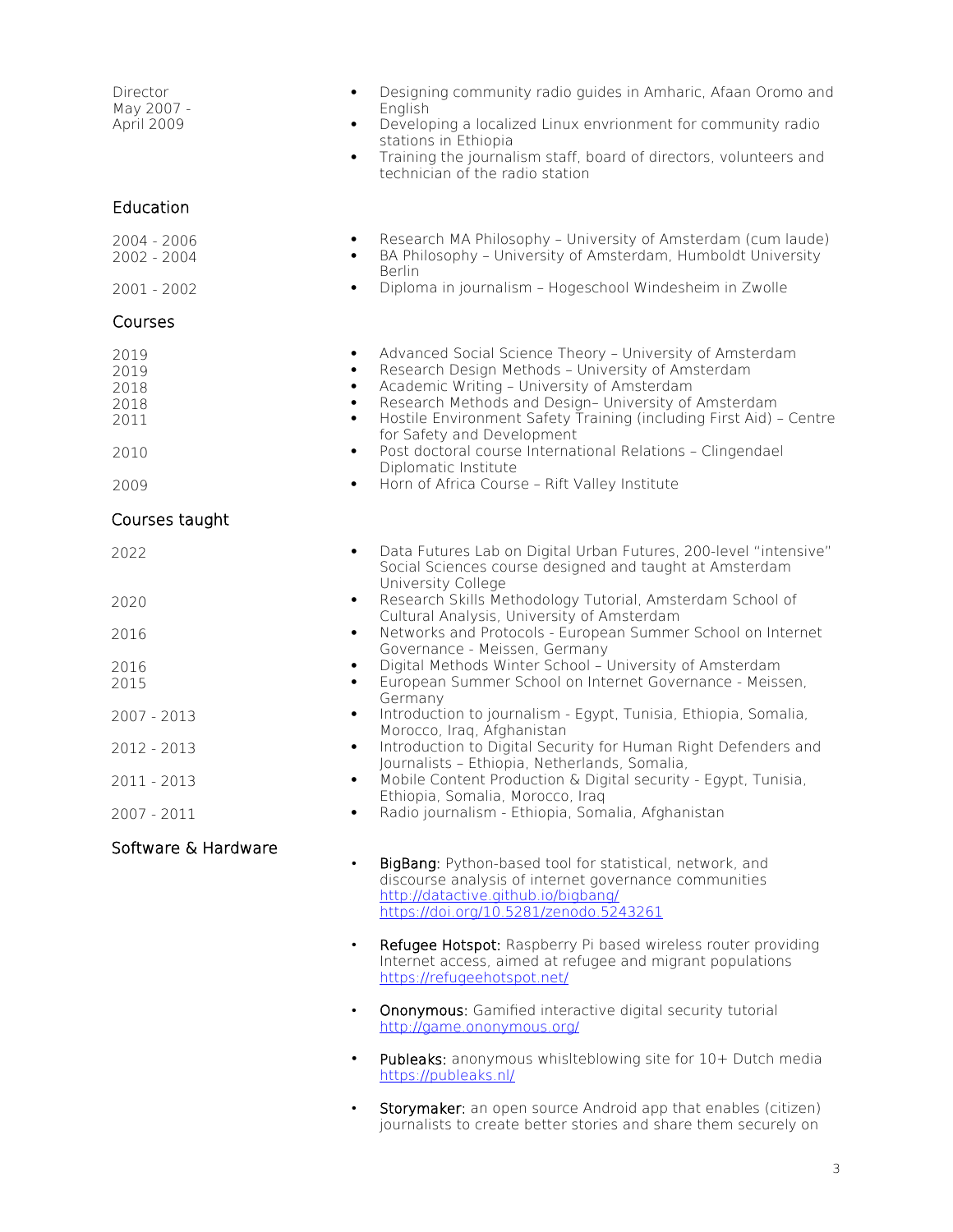their mobile telephones [https://www.freepressunlimited.org/en/projects/storymaker](https://www.freepressunlimited.org/en/projects/storymaker-make-your-story-great)[make-your-story-great](https://www.freepressunlimited.org/en/projects/storymaker-make-your-story-great)

# Peer Reviewed Journal Articles

Publications

- ten Oever, Niels., Milan, S. 2022 forthcoming. The Making of International Communication Standards: Towards a Theory of Power in Standardization, Journal of Standardisation, TU Delft
- ten Oever, Niels. 2021 "Norm conflict in the governance of transnational and distributed infrastructures: the case of Internet [routing](https://www.tandfonline.com/doi/full/10.1080/14747731.2021.1953221)" Globalizations. <https://doi.org/10.1080/14747731.2021.1953221>
- ten Oever, Niels. 2021 "'This is not how we imagined it' -[Technological Affordances, Economic Drivers and the Internet](https://journals.sagepub.com/doi/full/10.1177/1461444820929320)  [Architecture Imaginary](https://journals.sagepub.com/doi/full/10.1177/1461444820929320)" New Media & Society. <https://doi.org/10.1177%2F1461444820929320>
- ten Oever, Niels. 2018. "Productive Contestation, Civil Society, [and Global Governance: Human Rights as a Boundary Object in](https://onlinelibrary.wiley.com/doi/full/10.1002/poi3.172)  [ICANN](https://onlinelibrary.wiley.com/doi/full/10.1002/poi3.172)" Policy & Internet.<https://doi.org/10.1002/poi3.172>
- ten Oever, Niels, and Corinne Cath. 2017. "RFC8280 -Research [into Human Rights Protocol Considerations.](https://tools.ietf.org/html/rfc8280)" RFC-Series. RFC Editor. <https://doi.org/10.17487/RFC8280>
- Milan, Stefania, and Niels ten Oever. 2016. "Coding and [Encoding Rights in Internet Infrastructure. Sociotechnical](https://policyreview.info/articles/analysis/coding-and-encoding-rights-internet-infrastructure)  [Imaginaries and Grassroots Ordering in Internet Governance."](https://policyreview.info/articles/analysis/coding-and-encoding-rights-internet-infrastructure) Internet Policy Review 6 (1). [https://doi.org/10.14763/2017.1.442.](https://doi.org/10.14763/2017.1.442)

# Peer Reviewed Conference Papers

- ten Oever, Niels. 2021. ["5G and the Notion of Network Ideology,](https://www.giga-net.org/2021SymposiumPapers/5G%20network%20ideology%20-%20Niels%20ten%20Oever%20-%20Giganet.pdf.)  [or: The Limitations of Sociotechnical Imaginaries.](https://www.giga-net.org/2021SymposiumPapers/5G%20network%20ideology%20-%20Niels%20ten%20Oever%20-%20Giganet.pdf.)" In Giganet Annual Symposium 2021 Proceedings. Katowice: Giganet, Internet Governance Forum
- Dunajcsik, Peter "Maxigas," and Niels ten Oever. 2021. ["Geopolitics in the Infrastructural Ideologies of 5G."](https://doi.org/10.5210/spir.v2021i0.12163) AoIR Selected Papers of Internet Research, AOIR2021 <https://doi.org/10.5210/spir.v2021i0.12163>.
- ten Oever, Niels. 2021. ["The Quantum State of Infrastructure](https://doi.org/10.5210/spir.v2021i0.12056)  [Reconfiguration in 5G."](https://doi.org/10.5210/spir.v2021i0.12056) In Selected Papers in Internet Research 2021. Research from the Annual Conference of the Association of Internet Researchers. AOIR 2021. <https://doi.org/10.5210/spir.v2021i0.12056>.

# Editorial

- ten Oever, Niels. 2020. Cybernetica, dataficatie en surveillance [in de polder](https://www.waardenwerk.net/cybernetica-dataficatie-en-surveillance-in-de-polder/1028985) in: Ni Dieu, Ni Maitre. Festschrift for Ruud Kaulingfrek. Waardenwerk, Journal for Humanistic Studies, SWP. Pages 44-46.
- ten Oever, Niels., and Davide Beraldo. 2018. Routes to rights: [internet architecture and values in times of ossification and](https://dl.acm.org/authorize?N667095)  [commercialization.](https://dl.acm.org/authorize?N667095) XRDS: Crossroads, The ACM Magazine for Students – Pseudonimity and Anonymity Volume 24 Issue 4, Summer 2018 Pages 28-31. https://doi.org/10.1145/3220561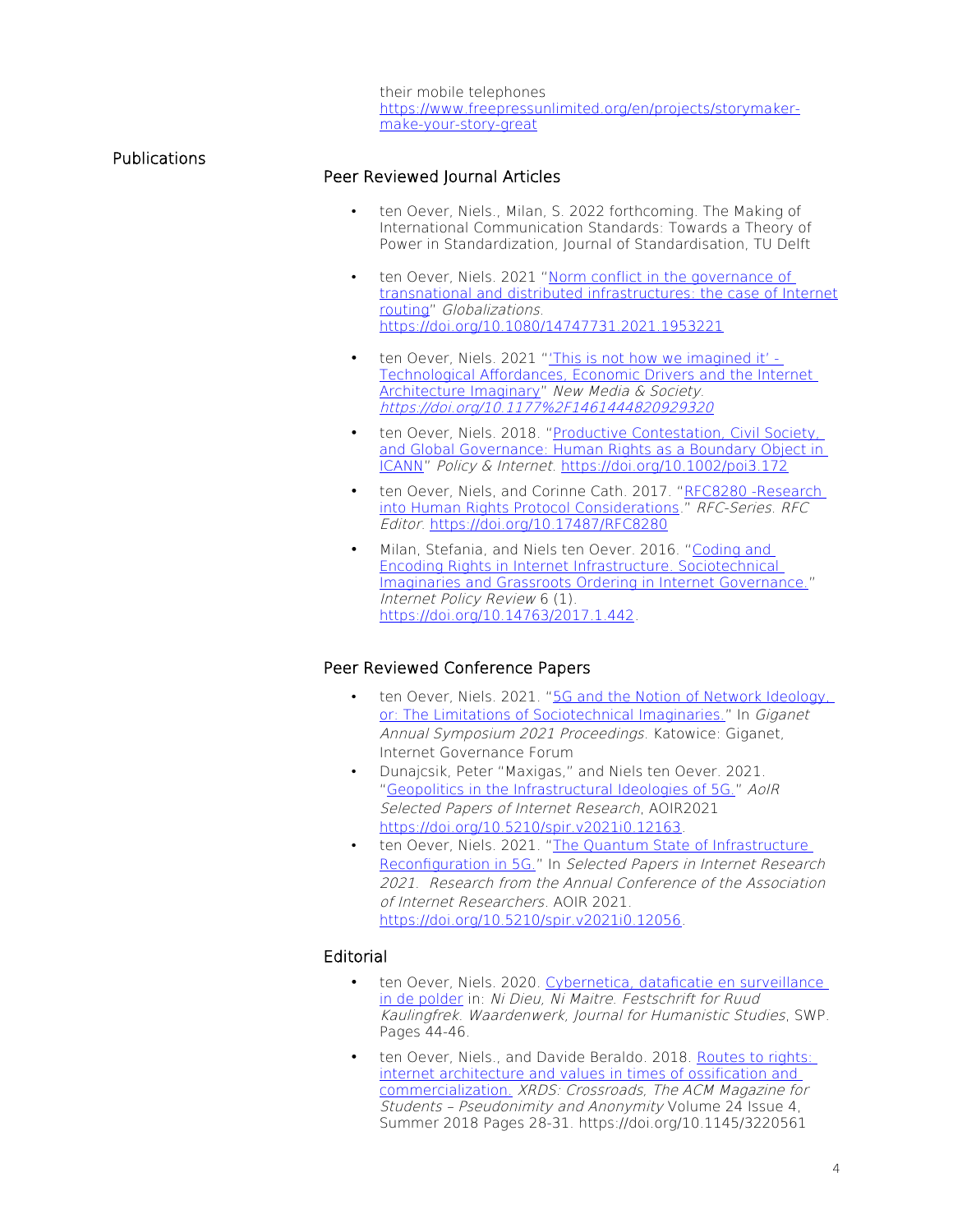• ten Oever, Niels., and Katheen Moriarty (eds). 2020. [The Tao of](https://www.ietf.org/about/participate/tao/)  [the IETF.](https://www.ietf.org/about/participate/tao/) IETF Trust

# Book Chapters

- ten Oever, Niels. 2022 under consideration. 'The Quantum State of Topological Infrastructure Reconfigurations: the case of 5G'. In eds. S. Matviyenko, and K. Hilstob, Cyberwar Topologies. Duke University Press
- ten Oever, Niels. 2021. 'The metagovernance of internet governance'. In: eds. B. Haggart, N. Tusikov, and J.A. Scholte, Power and Authority in Internet Governance: Return of the State?. Routeledge Global Cooperation Series
- ten Oever, Niels. 2021. 'Covid-19 and the stripping of power from the edges'. In: eds Stefania Milan, Emiliano Treré, Silvia Masiero, [Covid-19 from the Margins](https://networkcultures.org/wp-content/uploads/2021/02/Covid19FromTheMargins.pdf). Institute for Network Cultures.
- ten Oever, Niels., Beraldo, Davide, and Milan, Stefania. 2020. '[Studying Discourse in Internet Governance through Mailing-List](https://direct.mit.edu/books/book/4936/chapter/625914/Studying-Discourse-in-Internet-Governance-through) [Analysis](https://direct.mit.edu/books/book/4936/chapter/625914/Studying-Discourse-in-Internet-Governance-through)'. In eds. D. Cogburn, L. DeNardis, N. Levinson and F. Musiani, Researching Internet Governance. MIT press.
- Frank Jørgensen, Rikke, Bloch Veiberg, Cathrine, and ten Oever, Niels 2020. ['Information and communication technologies \(ICT\):](https://nielstenoever.net/wp-content/uploads/2020/06/Chapter-12_ICT_v250319.pdf) [Exploring the human rights impact of the ICT sector'.](https://nielstenoever.net/wp-content/uploads/2020/06/Chapter-12_ICT_v250319.pdf) In: eds Nora Götzmann, Handbook on Human Rights Impact Assesment, Elgar Publishing

# Book

• Uhlig, Ulrike., Knodel Mallory,. Cath, Corinne., ten Oever, Niels. 2020. [How the Internet Really Works: An Illustrated Guide to](https://nostarch.com/how-internet-really-works) [Protocols, Privacy, Censorship, and Governance](https://nostarch.com/how-internet-really-works). No Starch Press

# Reports

- ten Oever, Niels. 2021. [Human Rights Are Not A Bug: Upgrading](https://www.fordfoundation.org/work/learning/research-reports/human-rights-are-not-a-bug-upgrading-governance-for-an-equitable-internet/)  [Governance for an Equitable Internet.](https://www.fordfoundation.org/work/learning/research-reports/human-rights-are-not-a-bug-upgrading-governance-for-an-equitable-internet/) Ford Founation.
- ten Oever, Niels. 2020 The Internet infrastructure and its governance. In: [Gesellschaftliche Technikgestaltung:](http://publica.fraunhofer.de/eprints/urn_nbn_de_0011-n-6030909.pdf)   [Orientierung durch eine Metaperspektive auf Schlüsselelemente](http://publica.fraunhofer.de/eprints/urn_nbn_de_0011-n-6030909.pdf). Karoline Krenn, Jens Tiemann, Fraunhofer Fokus
- Cath, Corinne, Niels ten Oever and Dan O'Maley, 2017. [Media](https://www.cima.ned.org/wp-content/uploads/2017/03/CIMA-Internet-Governance_150ppi-for-web_REV.pdf)   [Development in the Digital Age: Five Ways to Engage in Internet](https://www.cima.ned.org/wp-content/uploads/2017/03/CIMA-Internet-Governance_150ppi-for-web_REV.pdf)  [Governance](https://www.cima.ned.org/wp-content/uploads/2017/03/CIMA-Internet-Governance_150ppi-for-web_REV.pdf) National Endowment for Democracy - Centre for International Media Assistance

# Blogposts, essays, and opinion pieces

- Walking the infrastructure walk and dancing the frequency [dance](https://globaldigitalcultures.org/2022/04/12/walking-the-infrastructure-walk-and-dancing-the-frequency-dance-you-only-see-it-when-you-get-it/) April 2022
- [Towards the Multistakeholder Imposition of Internet Sanctions](https://techpolicy.press/towards-the-multistakeholder-imposition-of-internet-sanctions/) March 2022
- [Against 'Content Moderation' And The Concentration Of Power](https://www.techdirt.com/articles/20211001/11502947676/against-content-moderation-concentration-power.shtm) October 2021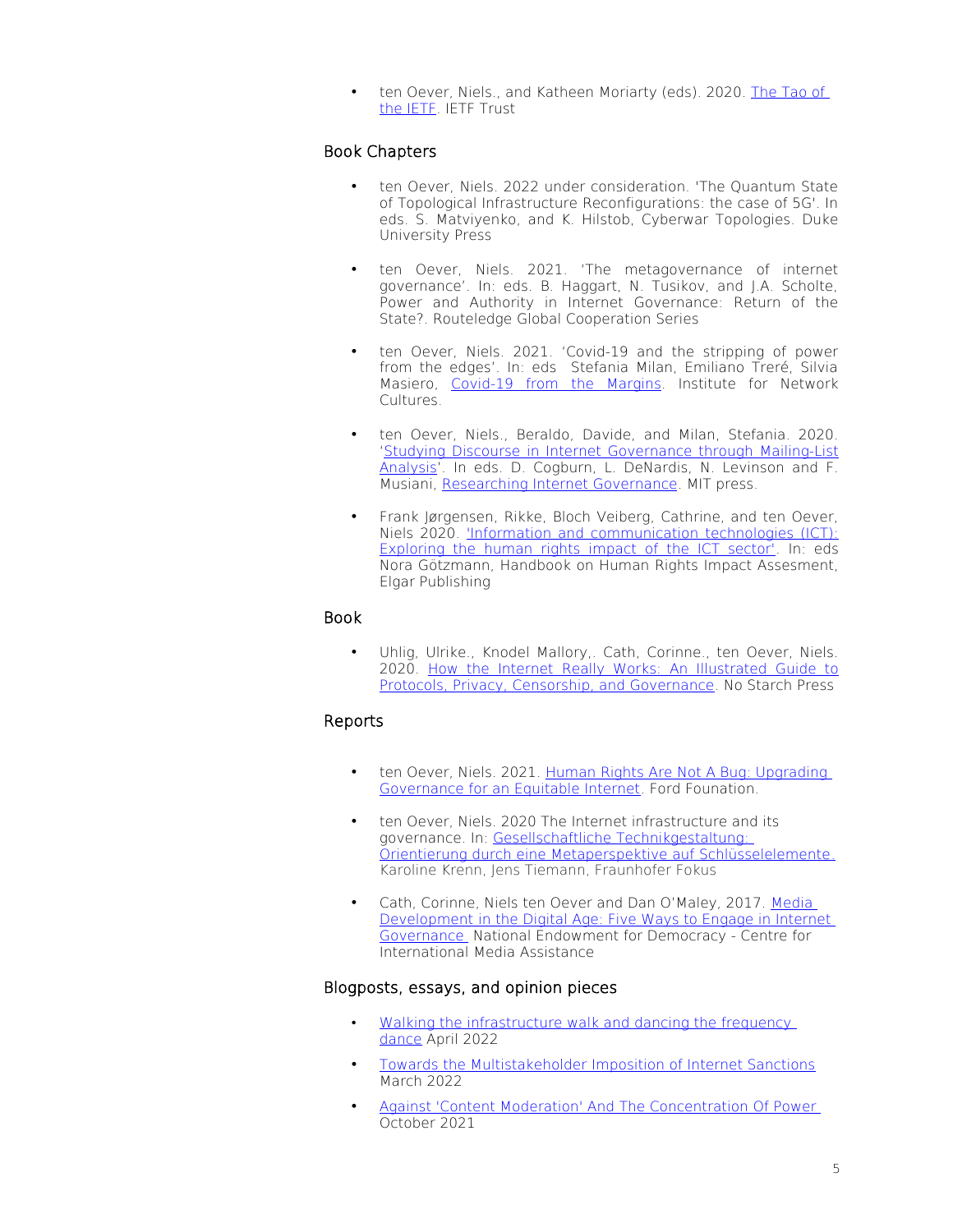- • [Private equity firm procures .org from the Internet Society, or:](https://www.opendemocracy.net/en/hri/private-equity-firm-procures-org-internet-society-or-how-public-interest-got-sold-out-again/)  [How the public interest got sold-out \(again\) N](https://www.opendemocracy.net/en/hri/private-equity-firm-procures-org-internet-society-or-how-public-interest-got-sold-out-again/)ovember 2019
- [Off the Beaten Path: Human rights advocacy to change the](https://data-activism.net/2019/12/off-the-beaten-path-human-rights-advocacy-to-change-the-internet-infrastructure/)  [Internet infrastructure](https://data-activism.net/2019/12/off-the-beaten-path-human-rights-advocacy-to-change-the-internet-infrastructure/) September 2019
- • [Please Hum Now: Decision Making at the IETF](https://hackcur.io/please-hum-now/) May 2019
- [Assessing the human rights impacts of Internet registries](https://www.article19.org/resources/assessing-human-rights-impacts-internet-registries/) December 2017
- Internet protocol community has a new tool to respect human [rights](https://www.article19.org/resources/internet-protocol-community-new-tool-respect-human-rights/) November 2017
- [Combating Censorship and Highlighting the Politics of Protocols](https://www.article19.org/resources/combating-censorship-and-highlighting-the-politics-of-protocols-at-ietf99/)  [at IETF99](https://www.article19.org/resources/combating-censorship-and-highlighting-the-politics-of-protocols-at-ietf99/) August 2017
- [Status Code 451: An Internet Governance Standard to Expose](https://www.article19.org/resources/status-code-451-an-internet-governance-standard-to-expose-censorship/)  [Censorship](https://www.article19.org/resources/status-code-451-an-internet-governance-standard-to-expose-censorship/) April 2017
- [#InternetOfRights: Creating the Universal Declaration of Digital](https://www.article19.org/resources/internetofrights-creating-the-universal-declaration-of-digital-rights/)  [Rights](https://www.article19.org/resources/internetofrights-creating-the-universal-declaration-of-digital-rights/) March 2017
- [Freedom of Expression Unfiltered: How blocking and filtering](https://www.article19.org/resources/freedom-of-expression-unfiltered-how-blocking-and-filtering-affect-free-speech/)  [affect free speech](https://www.article19.org/resources/freedom-of-expression-unfiltered-how-blocking-and-filtering-affect-free-speech/) December 2016
- [Corporate actors must not facilitate human rights violations](https://www.article19.org/resources/corporate-actors-must-not-facilitate-human-rights-violations-through-new-chinese-rules/)  [through new Chinese rules](https://www.article19.org/resources/corporate-actors-must-not-facilitate-human-rights-violations-through-new-chinese-rules/) December 2016
- [Freedom of Expression and the role of the telecommunications](https://www.article19.org/resources/freedom-of-expression-and-the-role-of-the-telecommunications-and-internet-access-sector/)  [and Internet access sector](https://www.article19.org/resources/freedom-of-expression-and-the-role-of-the-telecommunications-and-internet-access-sector/) December 2016
- [Making the Internet truly global: The IANA transition](https://www.article19.org/resources/making-the-internet-truly-global-the-iana-transition/) September 2016
- [ICANN Board agrees to human rights commitment](https://www.article19.org/resources/icann-board-agrees-to-human-rights-commitment/) February 2016

## Film

• [Net of Rights](https://www.article19.org/resources/a-net-of-rights-new-film-links-human-rights-and-internet-protocols/) March 2016

# Mentions in the Press

- Interview in Computable 'I[nternetsector te passief bij sancties](https://www.computable.nl/artikel/achtergrond/internet/7333943/1444691/internetsector-te-passief-bij-sancties-tegen-rusland.html)  [tegen Rusland'](https://www.computable.nl/artikel/achtergrond/internet/7333943/1444691/internetsector-te-passief-bij-sancties-tegen-rusland.html), March 2022
- Mention in The Register ['Ukraine invasion: We should consider](https://www.theregister.com/AMP/2022/03/10/internet_russia_sanctions/)  [internet sanctions, says ICANN ex-CEO'](https://www.theregister.com/AMP/2022/03/10/internet_russia_sanctions/), March 2022
- Quote in NRC ['Welke knop doet Rusland van het internet](https://www.nrc.nl/nieuws/2022/03/11/welke-knop-doet-rusland-van-het-internet-verdwijnen-a4100649)  [verdwijnen?](https://www.nrc.nl/nieuws/2022/03/11/welke-knop-doet-rusland-van-het-internet-verdwijnen-a4100649)' March 2022
- Extended quotes in Data Center Dynamics ['Ukraine invasion](https://www.datacenterdynamics.com/en/analysis/ukraine-invasion-brings-internet-governance-neutrality-question-into-focus/)  brings Internet governance neutrality question into focus', March 2022
- Extended quotes in The New Scientist [' What is Web3 and how](https://www.newscientist.com/article/2301706-what-is-web3-and-how-will-it-change-the-way-we-use-the-internet/#ixzz7FENEfRsi)  will it change the way we use the internet?'. December 2021
- Extended quotes in Vox' RECODE ['Email is an awful online ID](https://www.vox.com/recode/22620276/what-to-do-when-you-get-someone-elses-email-security-vulnerabilities-gmail-inbox-invasion)  [that we use for almost everything](https://www.vox.com/recode/22620276/what-to-do-when-you-get-someone-elses-email-security-vulnerabilities-gmail-inbox-invasion)', September 2021.
- Special Feature in New York Times covering my research and work in IETF [''Master,' 'Slave' and the Fight Over Offensive](https://www.nytimes.com/2021/04/13/technology/racist-computer-engineering-terms-ietf.html)  [Terms in Computing](https://www.nytimes.com/2021/04/13/technology/racist-computer-engineering-terms-ietf.html)', April 2021
- Interview Internet Society Netherlands '[Het fundament van het](https://isoc.nl/nieuws/het-fundament-van-het-internet-niemand-kan-er-omheen-en-weinigen-weten-er-iets-van/)  [Internet waar niemand omheen kan en weinigen iets vanaf](https://isoc.nl/nieuws/het-fundament-van-het-internet-niemand-kan-er-omheen-en-weinigen-weten-er-iets-van/)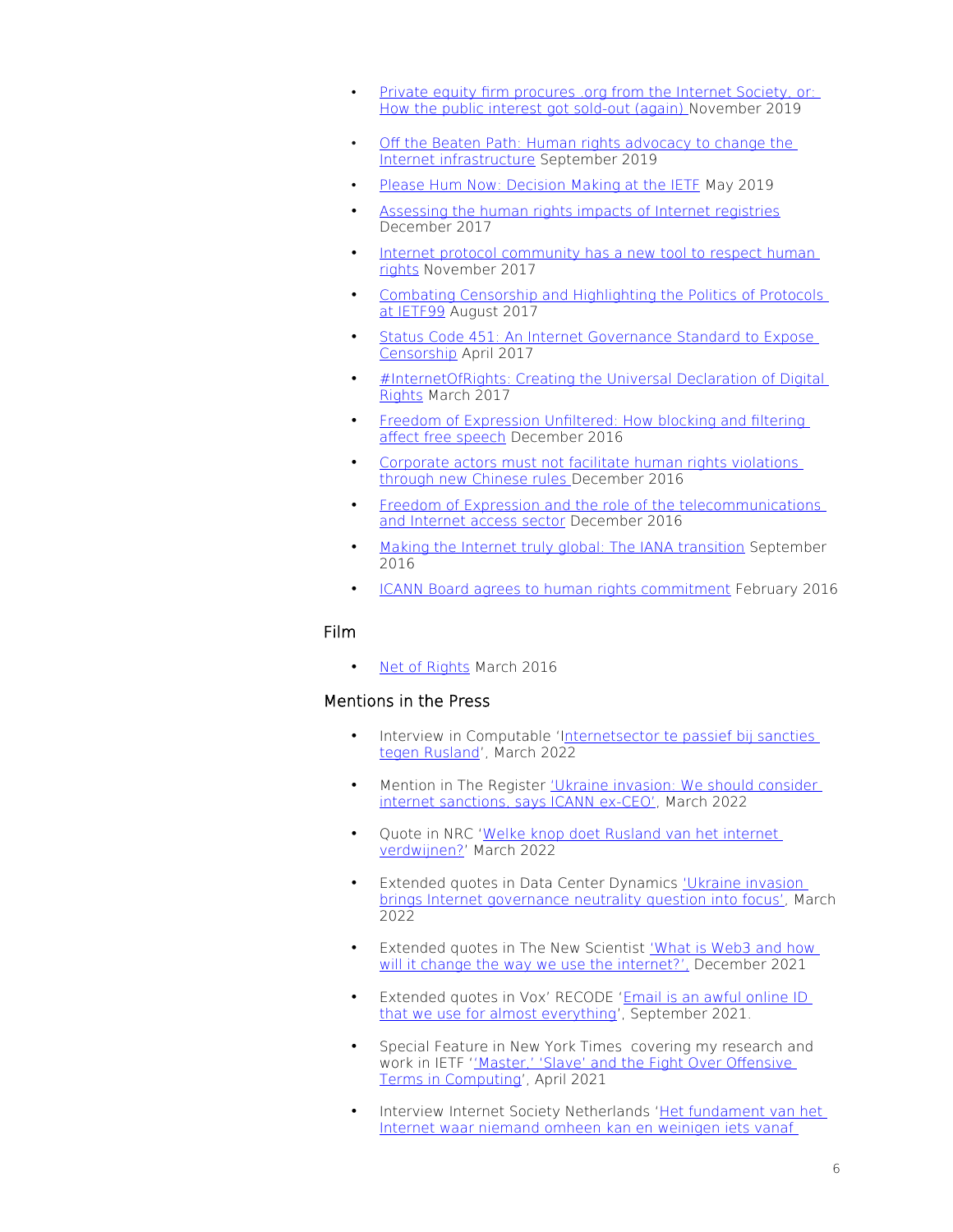[weten'](https://isoc.nl/nieuws/het-fundament-van-het-internet-niemand-kan-er-omheen-en-weinigen-weten-er-iets-van/), March 2021 Interview in Elektor Magazine: 'How Infrastructure Shapes Our [Society](https://nielstenoever.net/wp-content/uploads/2020/11/NielstenOever-EN.pdf)' (English) and 'Hoe infrastructuur onze samenleving [vormt'](https://nielstenoever.net/wp-content/uploads/2020/11/NielstenOever-NL.pdf), November 2020 • Extended quotes in '[Help, het internet breekt in tweeën'](https://www.nrc.nl/nieuws/2020/09/15/help-het-internet-breekt-in-tweeen-a4012056) in NRC, September 2020 Extended quotes in 'La Chine exacerbe la bataille pour le [contrôle d'internet](https://www.letemps.ch/monde/chine-exacerbe-bataille-controle-dinternet?utm_source=twitter&utm_medium=share&utm_campaign=article)', April 7 2020 • Extended quotes in '[Inside China's controversial mission to](https://nielstenoever.net/wp-content/uploads/2020/04/Inside-China%E2%80%99s-controversial-mission-to-reinvent-the-internet-Financial-Times-1.pdf)  [reinvent the internet'](https://nielstenoever.net/wp-content/uploads/2020/04/Inside-China%E2%80%99s-controversial-mission-to-reinvent-the-internet-Financial-Times-1.pdf) in the Financial Times, March 27 2020 Reviewing **•** Conference paper reviewer Giganet Conference paper reviewer AOIR • Article reviewer for Policy & Internet • Article reviewer for Social Movement Studies • Article reviewer for Internet Histories • Article reviewer for M/C – A Journal of Media and Culture • Article reviewer for New Media & Society • Article reviewer for Ethics and Information Technology • Book reviewer for MIT Press - Information Policy Series • Book reviewer for Rowman & Littefield International Press Project reviewer for [NGI Pointer](https://pointer.ngi.eu/) Project reviewer for SIDN fonds Selection of presentations, keynotes, panels and talks April 2022 • Sanctions: Geopolitics in the Internet Infrastructure - OECD April 2022 • Politics in Standards and Networks - Hertie School & Hebrew University March 2022 • Global Media Industries – The State, Capital, and Technology in the Telegraph, the Internet, and 5G – City University of London January 2022 • Digital Politics - States, Corporations, and Transnational Communications Networks – Digital Constitutionalism Research Group – Dublin City University December 2021 • 5G and the notion of network ideology, or: the limitations of sociotechnical imaginaries – Giganet Annual Symposium, Internet Governance Forum December 2021 • Panel participants in panel 'Power and Authority in Internet Governance: Return of the State?' at Internet Governance Forum November 2021 • The metagovernance of Telecommunication: from telegraph to 5G - Digital Politics Workshop at the Manchester Metropolitan University November 2021 • Panel participant in panel 'Digital Autonomy – digi do or digi don't' at annual ECP festival October 2021 • Organizer and discussant on panel 'Wiring digital rights: Embedding rights "by infrastructure" in Internet governance' at 4S October 2021 • Panel participant 'The power of Internet standards: Who defines how we connect and communicateonline?' at the National Cyber Security Council Research Symposium September 2021 • The metagovernance of Internet governance - Power and Authority : Geoin Internet Governance: What Role for the State? -

20th Käte Hamburger Dialogue September 2021 • The Making of International Communication Standards - 11th International Conference on Standardisation and Innovation in

Information Technology May 2021 • The quantum state of topological infrastructure reconfigurations: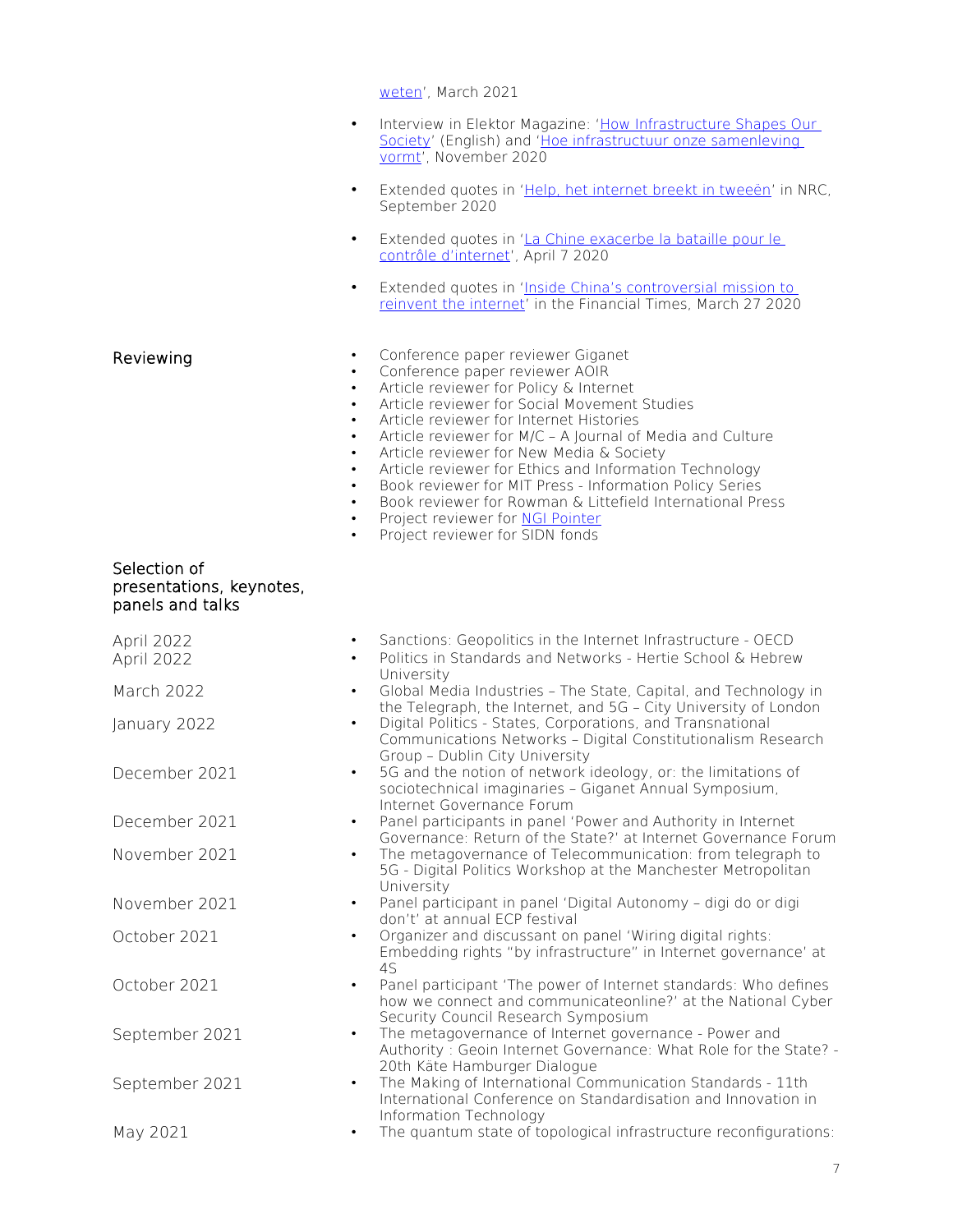|                                       | the case of 5G - Digital Democracy Institute at Simon Fraser                                                         |
|---------------------------------------|----------------------------------------------------------------------------------------------------------------------|
| $\bullet$                             | University<br>Norms and governance in digital transnational communication                                            |
| April 2021                            | infrastructures - Federmann School of Public Policy and Hertie                                                       |
|                                       | School of Public Policy                                                                                              |
| April 2021                            | Two emerging communication governance regimes - University                                                           |
| March 2021                            | of Amsterdam Institute for Information Law<br>The Master's Infrastructure Will Not Dismantle the Master's            |
|                                       | Platform - the Hmmm on Alternative Platforms                                                                         |
| March 2021                            | Digital technical standards: Strengthening the Multi-stakeholder                                                     |
|                                       | System - Chatham House and the Department for Digital,                                                               |
| January 2021<br>$\bullet$             | Culture, Media & Sport of the United Kingdom<br>The Standardization of 5G and its discontents - Dutch Platform       |
|                                       | for Internet Standards                                                                                               |
| January 2021<br>$\bullet$             | The hidden norms of the Internet and Human Rights - Virtual                                                          |
|                                       | School for Internet Governance<br>The role of norms in the Internet infrastructure: the                              |
| December 2020                         | infrastructural norm of interconnection and human rights -                                                           |
|                                       | Oxford University and the University of Johannesberg - PCMLP                                                         |
|                                       | Global Media Policy Seminar Series                                                                                   |
| November 2020<br>$\bullet$            | Norm conflict in the governance of complex, transnational, and                                                       |
|                                       | distributed infrastructures: the case of Internet routing -<br>Giganet, Internet Governance Forum                    |
| September 2020<br>$\bullet$           | Norms and Human Rights in Internet governance - Leiden                                                               |
|                                       | University, the Hague Campus                                                                                         |
| August 2020<br>July 2020              | Masterclass Netpolitics - Waag Society & Internet Society                                                            |
|                                       | Surging Demand and the Global Internet Infrastructure - panelist<br>on webinar of the Netgain Partnership            |
| April 2020<br>$\bullet$               | Protocols, Values, and Power - University of Amsterdam Institute                                                     |
|                                       | for Information Law                                                                                                  |
| February 2020                         | Protocols, Values, and Power - University of Amsterdam Institute<br>for Information Law                              |
| February 2020<br>$\bullet$            | Wired Values - Platform Internet Standards, Dutch Ministry of                                                        |
|                                       | Economic Affairs                                                                                                     |
| November 2019                         | Human Rights and Protocols - Leiden University, the Hague                                                            |
| November 2019<br>$\bullet$            | Campus<br>Values in the Internet infrastructure - presentation in session                                            |
|                                       | 'Public Values' - Dutch platform society (ECP) annual meeting                                                        |
| October 2019<br>$\bullet$             | Introduction into Internet Governance - Internet Society                                                             |
| October 2019                          | Masterclass at De Waag in Amsterdam<br>Taking the High Route - Infrastructures and Inequalities: Media               |
|                                       | industries, digital cultures and politics workshop of the European                                                   |
|                                       | Communication and Research Association (ECREA) in Helsinki                                                           |
| October 2019<br>$\bullet$             | Cyberwar, cyberpower, 5G - Kyiv Biennial                                                                             |
| October 2019<br>$\bullet$             | A Route Not Taken - St. Petersburg University                                                                        |
| August 2019<br>$\bullet$<br>July 2019 | What Does the Internet Do to You - Trinity College Dublin<br>Live in the Layers - Global Partners Digital London     |
| July 2019<br>$\bullet$                | Discussant at workshop 'Return of the State? Contests for Power                                                      |
|                                       | and Authority in Internet Governance' - Käte Hamburger Kolleg /                                                      |
|                                       | Centre for Global Cooperation Research                                                                               |
| June 2019<br>$\bullet$                | Cybernetica, dataficatie en surveillance in de polder -<br>Afscheidssymposium Ruud Kaulingfreks, Universiteit<br>van |
|                                       | Humanistiek                                                                                                          |
| June 2019<br>$\bullet$                | The Net That Won: a little history repeating - Research                                                              |
|                                       | Infrastructure for the Study of Archived Web Materials (RESAW)                                                       |
| May 2019<br>$\bullet$                 | 2019 - Univeristy of Amsterdam<br>Transmetropolitan Revisted: Why the Present-Future is Boring -                     |
|                                       | GIKII - TILTing 2019 at Tilburg University                                                                           |
| April 2019<br>$\bullet$               | Taking the High Route - an approach to value based routing -                                                         |
|                                       | RIPE78 Reykjavik, Iceland                                                                                            |
| March 2019<br>$\bullet$               | The (dis)content of Internet infrastructure consolidation,<br>Networks With an Attitude Workshop - Constant, Antwerp |
| October 2018                          | The Inscription and Subversion of Values in Transnational                                                            |
|                                       | Internet Infrastructure Governance - Privacy and Sustainable                                                         |
|                                       | Computing Lab of the Vienna University of Economics and                                                              |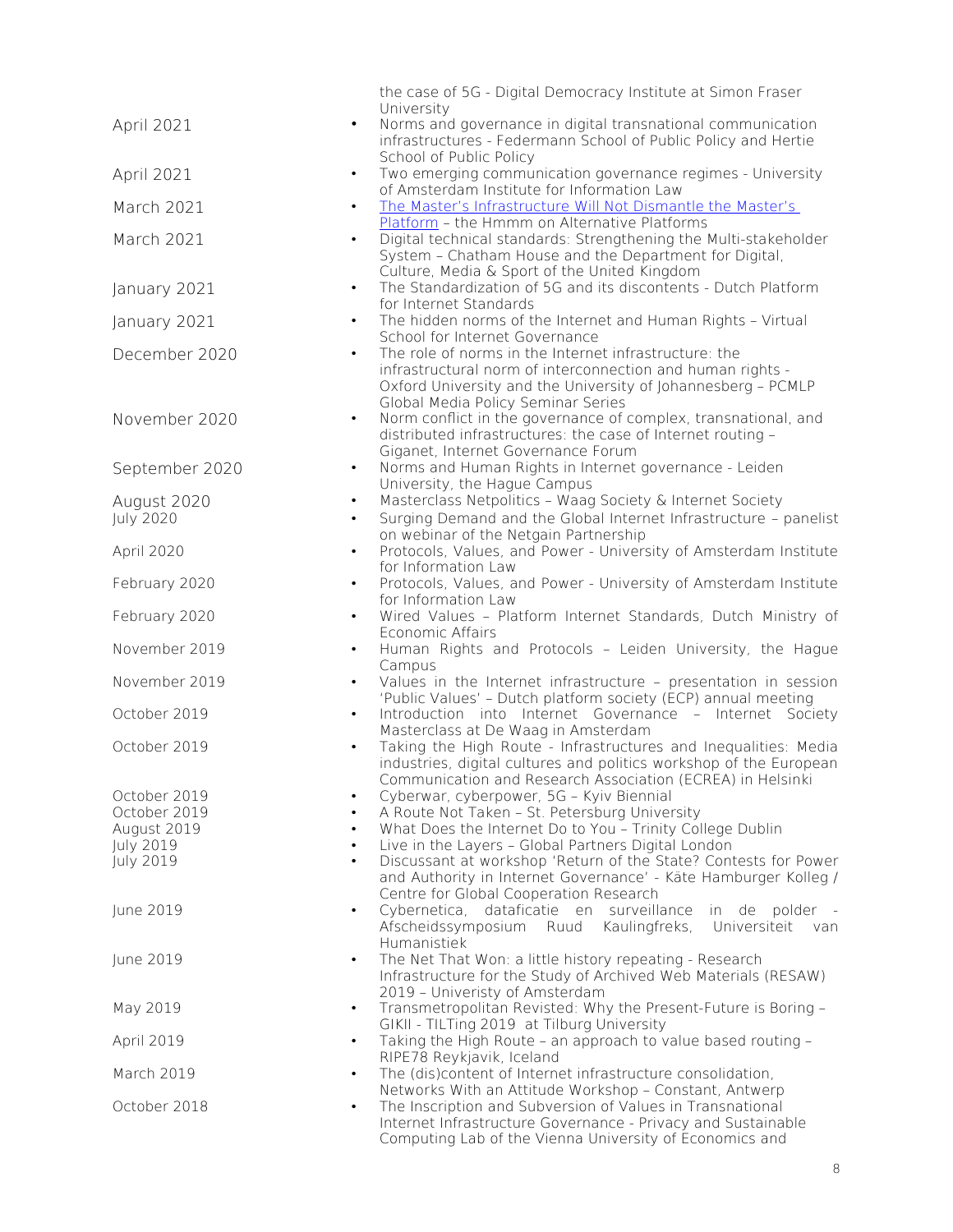| April 2018                                                                                                                                      | <b>Business</b><br>This is not how we imagined it' - Technological Affordances,<br>Economic Drivers and the Internet Architecture Imaginary'                                                                                                                                                    |
|-------------------------------------------------------------------------------------------------------------------------------------------------|-------------------------------------------------------------------------------------------------------------------------------------------------------------------------------------------------------------------------------------------------------------------------------------------------|
| April 2018<br>$\bullet$                                                                                                                         | Plenary talk at RIPE77<br>The Architecture Imaginary and its Ossification - Workshop on<br>Future Imaginaries at Humboldt Institut fuer Internet und<br>Gesellschaft                                                                                                                            |
| March 2018<br>$\bullet$                                                                                                                         | Internet Infrastructure, Architecture, Governance, and Values in<br>times of Ossification and Commercialization - Internet<br>Governance and Human Rights Conference - School of Global<br>Studies, University of Gothenburg                                                                    |
| March 2018<br>$\bullet$                                                                                                                         | Internet Infrastructure, Architecture, Ossification - Alan Turing<br>Institute                                                                                                                                                                                                                  |
| December 2017                                                                                                                                   | Quantitative Analysis of Mailinglists - Internet Engineering<br>Taskforce                                                                                                                                                                                                                       |
| December 2017<br>$\bullet$                                                                                                                      | A Net of Rights: Human Rights Impact Assessments for the<br>Future of the Internet - IGF2017                                                                                                                                                                                                    |
| October 2017<br>٠                                                                                                                               | Protocols and Freedom of Expression - University of California,<br>Irvine, School of Law.                                                                                                                                                                                                       |
| July 2017<br>$\bullet$                                                                                                                          | Mensenrechten en internetinfrastructuur: Human Rights Impact<br>Assessments - NLIGF2017                                                                                                                                                                                                         |
| March 2019<br>٠                                                                                                                                 | Internet Protocols and Human Rights - Technical Plenary at<br>IETF98                                                                                                                                                                                                                            |
| April 2017<br>$\bullet$<br>December 2016<br>$\bullet$<br>November 2015<br>$\bullet$<br>November 2015<br>$\bullet$<br>November 2015<br>$\bullet$ | Human Rights and Internet Infrastructure - SHA2017<br>Internet Architecture & Human Rights: ICANN & IETF - CPDP2016<br>Implementing Core Principles in the Digital Age - IGF2015<br>Human Rights on the Internet - IGF2015<br>Zero-rating and net neutrality policies in developing countries - |
| September 2014<br>$\bullet$<br>October 2013<br>$\bullet$                                                                                        | IGF 2015<br>ICANN, Transparency, Accountability and Human Rights<br>Best practices in Digital Security - 3TU - Delft Technical<br>University                                                                                                                                                    |
| March 2012 and May 2013<br>$\bullet$                                                                                                            | Supporting Freedom of Expression Globally - Utrecht University<br>College                                                                                                                                                                                                                       |
| June 2013<br>$\bullet$<br>August 2013<br>$\bullet$                                                                                              | Citizen journalism secured: Storymaker - Freedom Online Tunis<br>Storymaker: Open source mobile reporting in<br>MENA -<br>approaches, challenges and first findings - OHM2013                                                                                                                   |
| Service, Workshop<br>Organizing, and<br>Programme Committees<br>August 2022                                                                     | Co-Organizer ACM SIGCOMM joint Workshops on "Technologies,<br>Applications, and Uses of a Responsible Internet" and "Building a<br>Greener Internet" (TAURIN + BGI 2022)                                                                                                                        |
| April 2022                                                                                                                                      | Co-Organizer IN-SIGHT.it Kick-off workshop with NEN, the Dutch<br>National Standards Insitute                                                                                                                                                                                                   |
| April 2022<br>$\bullet$                                                                                                                         | Co-Organizer 5G Infrastructure Walk - Amsterdam ArenA -<br>Collaboration Public Library Amsterdam (OBA) and the People's<br>5G Lab                                                                                                                                                              |
| February 2022 - present<br>٠<br>January 2022 - present<br>$\bullet$                                                                             | Member Open Technology Fund Advisory Council<br>Vice-chair of the Global Internet Governance Academic Network                                                                                                                                                                                   |
| January 2022<br>$\bullet$                                                                                                                       | (Giganet)<br>Workshop convener and chair Giganet Workshop on Internet<br>Standard Setting Research Methods                                                                                                                                                                                      |
| December 2021<br>$\bullet$                                                                                                                      | Workshop convener and chair Internet Architecture Board<br>workshop: 'Show me the numbers: Workshop on analyzing IETF                                                                                                                                                                           |
| September 2021<br>$\bullet$                                                                                                                     | data'<br>Workshop co-organizer Workshop on Internet Standards-Setting                                                                                                                                                                                                                           |
| December 2020<br>June 2021                                                                                                                      | Research Methods<br>Programme Committee Global Internet Governance Academic<br>Network November 2021 meeting                                                                                                                                                                                    |
| September 2020<br>٠                                                                                                                             | Co-organizer '5G User perspective and implementation' session<br>at European Dialogue on Internet Governance                                                                                                                                                                                    |
| January 2020<br>$\bullet$                                                                                                                       | Programme Committee ACM Information-Centric Economic,                                                                                                                                                                                                                                           |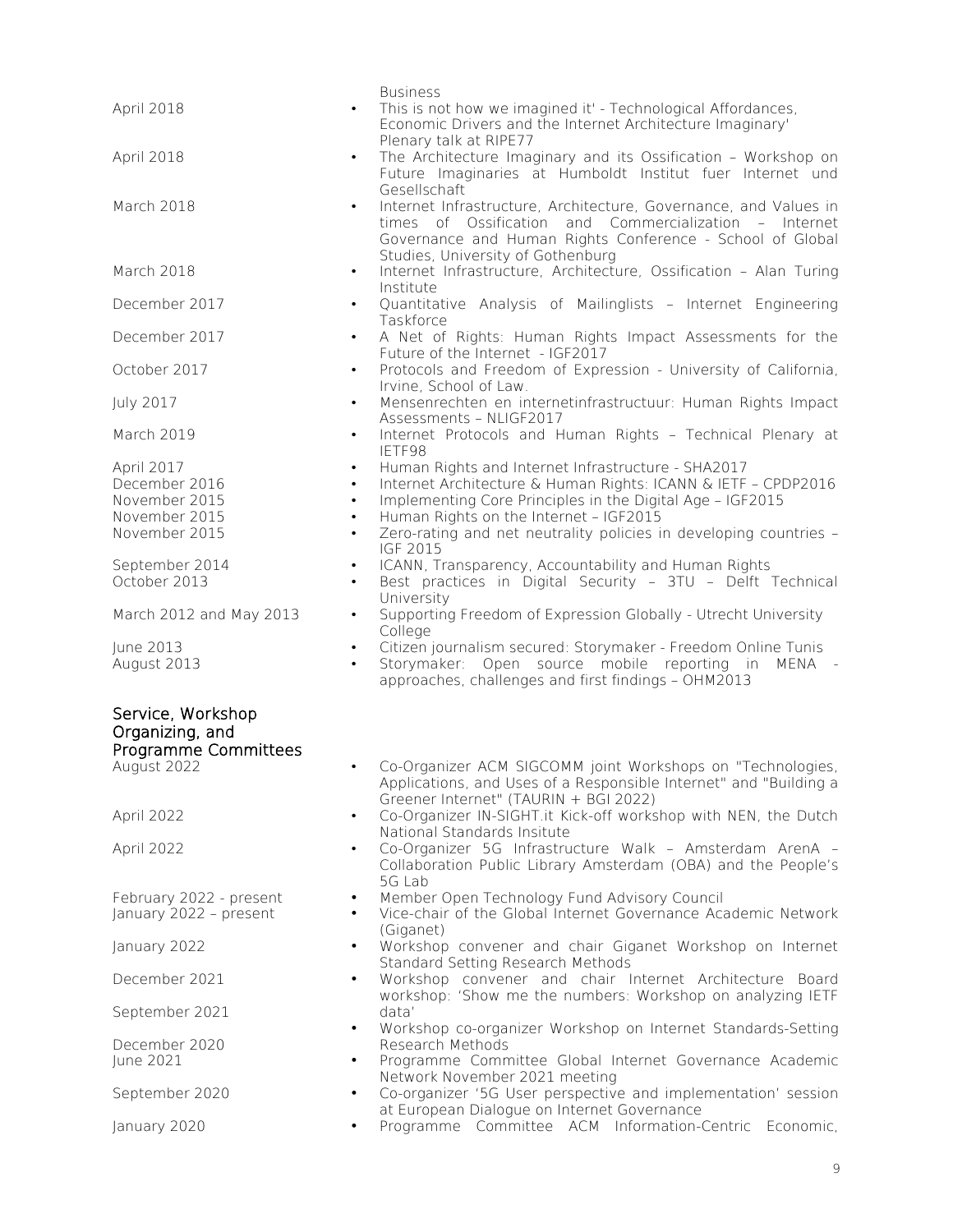| September 2019<br>June 2019<br>June 2019<br>April 2019                                                                                                                                          | Societal and Governance Workshop 2020<br>Programme Committee of 2020 Conference on Fairness,<br>٠<br>Accountability, and Transparency in Barcelona (FAT* 2020)<br>Workshop Co-Organizer of 'Future Paths to a Public Interest<br>$\bullet$<br>Internet Infrastructure' - Harvard Kennedy School, Harvard<br>University<br>Programme Committee for Workshop: Engineering Accountable<br>٠<br>Information Systems at ECIS 2019, Stockholm University<br>Programme Chair for session ' 'Society rebooted: Digital<br>$\bullet$<br>infrastructure and its governmentality' at Dutch Day of Sociology<br>- Nederlandse Sociologische Vereniniging<br>Workshop Host and Co-Organizer of '4th global HTTP<br>$\bullet$<br>implementers workshop' - University of Amsterdam |
|-------------------------------------------------------------------------------------------------------------------------------------------------------------------------------------------------|---------------------------------------------------------------------------------------------------------------------------------------------------------------------------------------------------------------------------------------------------------------------------------------------------------------------------------------------------------------------------------------------------------------------------------------------------------------------------------------------------------------------------------------------------------------------------------------------------------------------------------------------------------------------------------------------------------------------------------------------------------------------|
| Languages                                                                                                                                                                                       |                                                                                                                                                                                                                                                                                                                                                                                                                                                                                                                                                                                                                                                                                                                                                                     |
| Dutch<br>English<br>German<br>Spanish<br>Portuguese<br>French                                                                                                                                   | Native language<br>Fluent in speaking and writing<br>Fluent in speaking, proficient in reading and writing<br>Basic skills<br>Basic skills<br>Basic skills                                                                                                                                                                                                                                                                                                                                                                                                                                                                                                                                                                                                          |
| <b>IT Skills</b>                                                                                                                                                                                | Debian/Linux (desktop and server), Bash, Python, R,<br>Java, HTML, HTML CSS, SugarCRM, CiviCRM, MySQL,<br>Wordpress, Drupal, Penetration Testing, Digital<br>Security, gnuradio, Android<br>development,<br>Networking, Wireless Mesh, LaTeX, LibreOffice,<br>MarkDown, Git, Github.                                                                                                                                                                                                                                                                                                                                                                                                                                                                                |
| Non-Academic Boards<br>and committees                                                                                                                                                           |                                                                                                                                                                                                                                                                                                                                                                                                                                                                                                                                                                                                                                                                                                                                                                     |
| Platform Internet<br>Standaarden<br><b>SIDN Fund</b><br>Digital Rights and<br>Responsibilities Catalonia<br>SOMO<br><b>Ranking Digital Rights</b><br>On Our Radar<br><b>Internet Society NL</b> | Academic representative February 2021 - present<br>Advisory Board member<br>November 2019 - present<br>Advisory Board member<br>August 2019 - present<br>Board member<br>November 2015 - July 2021<br>July 2016 - October 2020<br>Board member<br>September 2014 - October 2020<br>Advisor<br>November 2015 - December 2017<br>Board member                                                                                                                                                                                                                                                                                                                                                                                                                         |
| Prizes, Nominations,<br>Mentions                                                                                                                                                                |                                                                                                                                                                                                                                                                                                                                                                                                                                                                                                                                                                                                                                                                                                                                                                     |
| 2022<br>2021                                                                                                                                                                                    | Shortlist Best Paper Award Amsterdam School for Cultural Analsyis<br>$\bullet$<br>Association of Internet Researchers 2021 Conferences Award for<br>Best Direct Address talk on The Quantum State of Infrastructure<br>Reconfiguration in 5G.                                                                                                                                                                                                                                                                                                                                                                                                                                                                                                                       |
| 2021<br>2012                                                                                                                                                                                    | Honorable mention in annual AOIR PhD thesis award<br>Internet Society (ISOC) Internet Pioneer Award for Internet<br>Protection Lab                                                                                                                                                                                                                                                                                                                                                                                                                                                                                                                                                                                                                                  |
| <b>Awarded Grants</b>                                                                                                                                                                           |                                                                                                                                                                                                                                                                                                                                                                                                                                                                                                                                                                                                                                                                                                                                                                     |
| 2022<br>2022                                                                                                                                                                                    | Individual grants<br>Public Interest Technology Group - (1365 EUR travel grant to<br>attend ITU Plenipotentiary Meeting)<br>Data Flow in the City - (44.380 EUR project for the Amsterdam<br>$\bullet$                                                                                                                                                                                                                                                                                                                                                                                                                                                                                                                                                              |
| $2021 - 2022$<br>2021                                                                                                                                                                           | Municipality with Jeroen de Vos and Maxigas)<br>Global Digital Cultures grant (29.224 EUR with Maxigas and Paul<br>$\bullet$<br>Groth)                                                                                                                                                                                                                                                                                                                                                                                                                                                                                                                                                                                                                              |